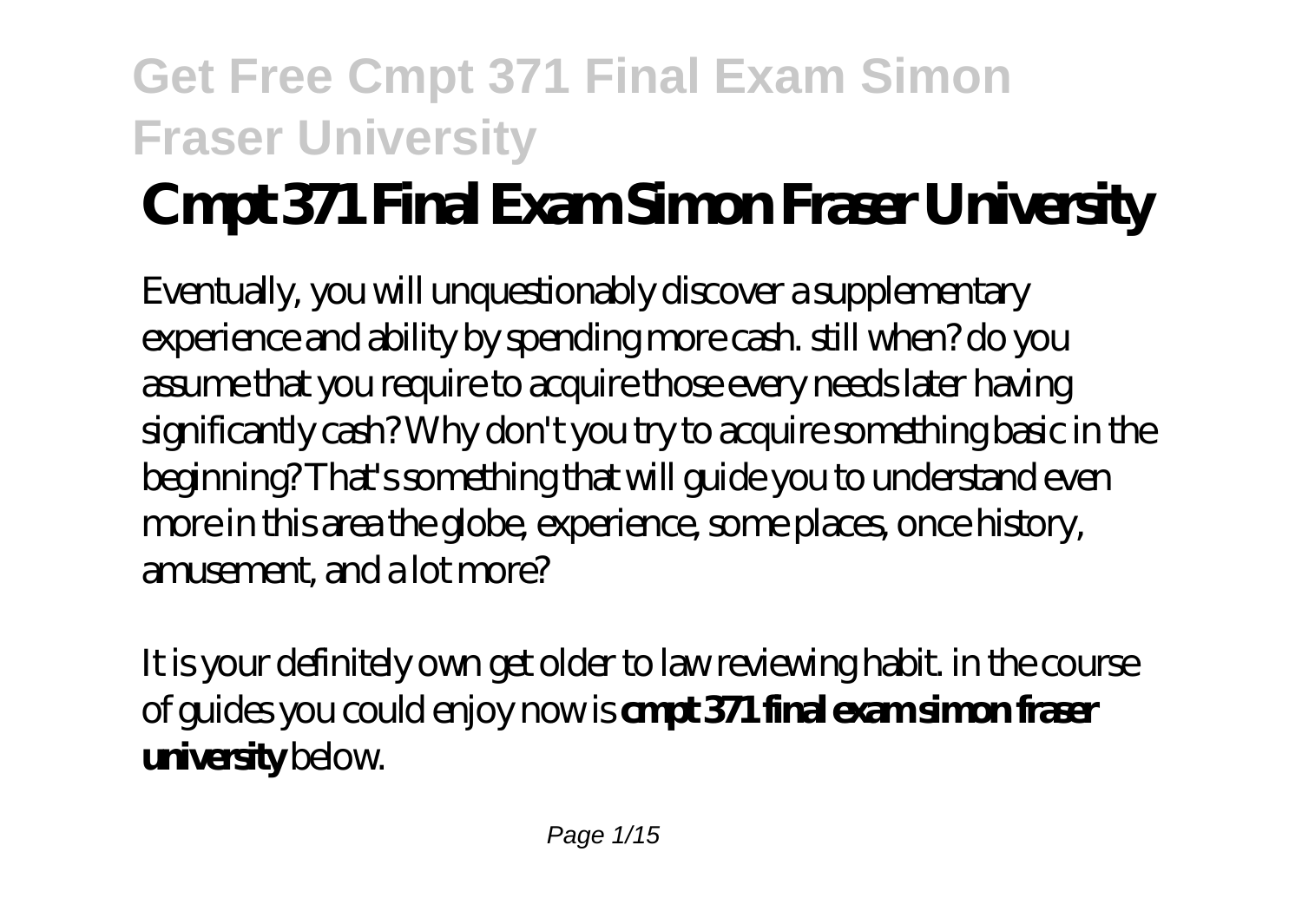*CMPT 371 Software Project Management Final Exam Review 2018* CMPT 371 Final Exam Review Session 2019 -- Essentials of Software Development Management*Organic 2 Lab (ACHM 223) Practice Final Exam* Algebra 2 Midterm Review (1-9) **TExES 268 Exam Question Types \u0026 Strategies** SFU CMPT 433: LED Wiring SFU Math310 Final Exam Review Lecture Part 1 Law School Practice Exams: 10 Questions You Must Answer SFU Cogs 110- Final Video by Kailyn Ng SFU -- Examination schedule, how to check .... *How To Never Fail A Law Exam A Tour of ALL First Year Residences at UBC!!!* Kicked out of SFU TWO times and Graduated UBC **Read, Understand, and Remember! Improve your reading skills with the KWL Method A Day in the Life of a University Student in Canada - SFU 5 Things I Wish I Had Known Before University // SFU** The Complete Cybersecurity Course Review *Getting Started with Interactive Notebooks EMPTY* Page 2/15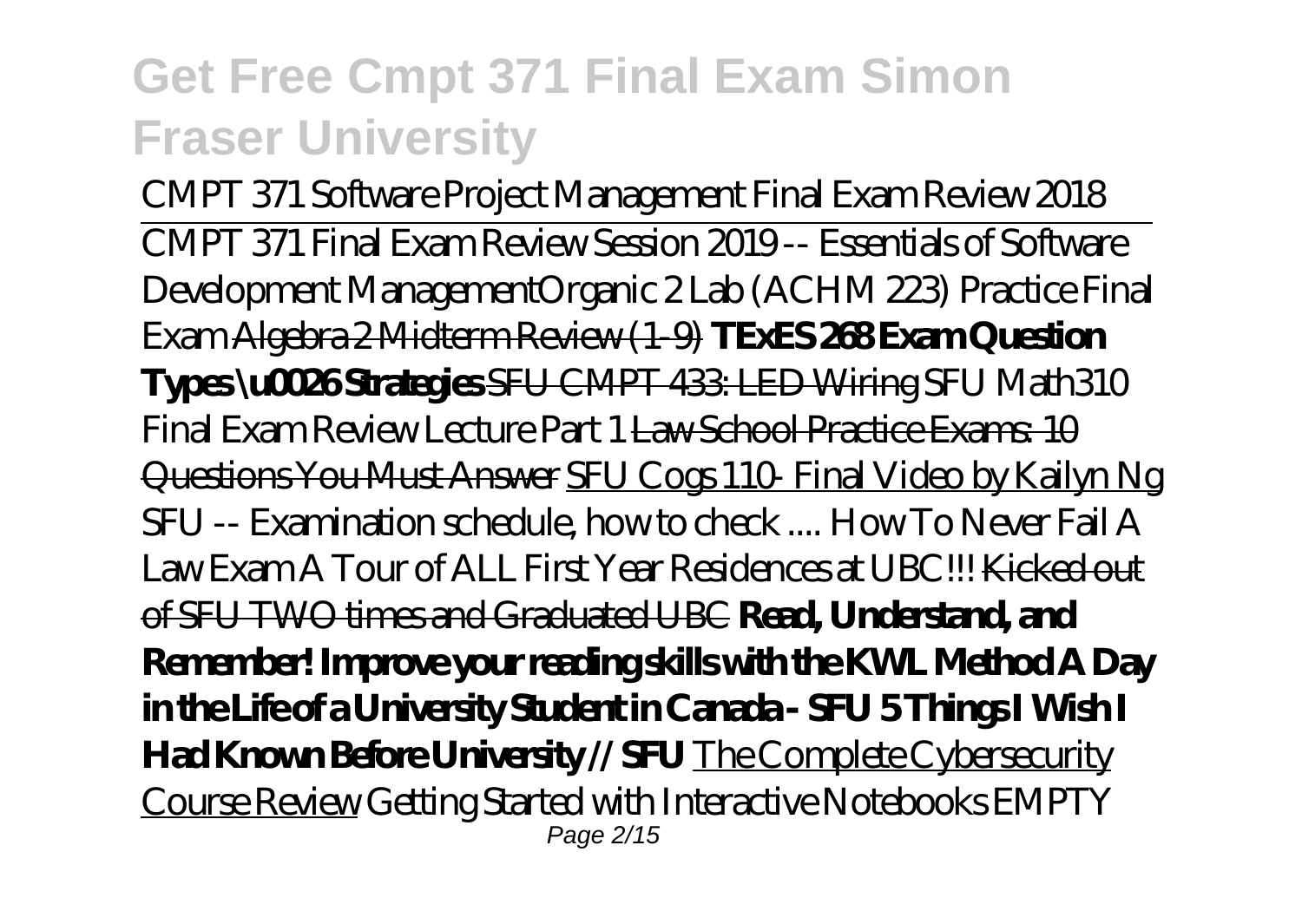*TOWNHOUSE TOUR | Simon Fraser University* **DORM ROOM TOUR: Towers at Simon Fraser University CHIT CHAT W/DZION | 5 TOP TIPS YOU NEED TO KNOW BEFORE YOU STUDY THE LPC | UNIVERSITY OF LAW** SFU THE TOWERS ROOM TOUR AND MEASUREMENTS Exam technique! - Run-up to exams CMPT 371 Best Practices Final Project Management Basics - PMBOK Guide 101 - PMP Beginners Duolingo result of an IELTS expert along with tips to score high How to Take Law School Practice Exams **SFU Burnaby aerial footage Simon Fraser University Campus Tour** *Cmpt 371 Final Exam Simon*

CMPT 371, Final Exam - Simon Fraser University CMPT 371: Final Exam August 15, 2006 1. 1 Short Answer Questions 1. For each of the top four layers of the protocol stack, name one specific protocol that operates at that level. 2. True or False: (a) A cookie is the information Page 3/15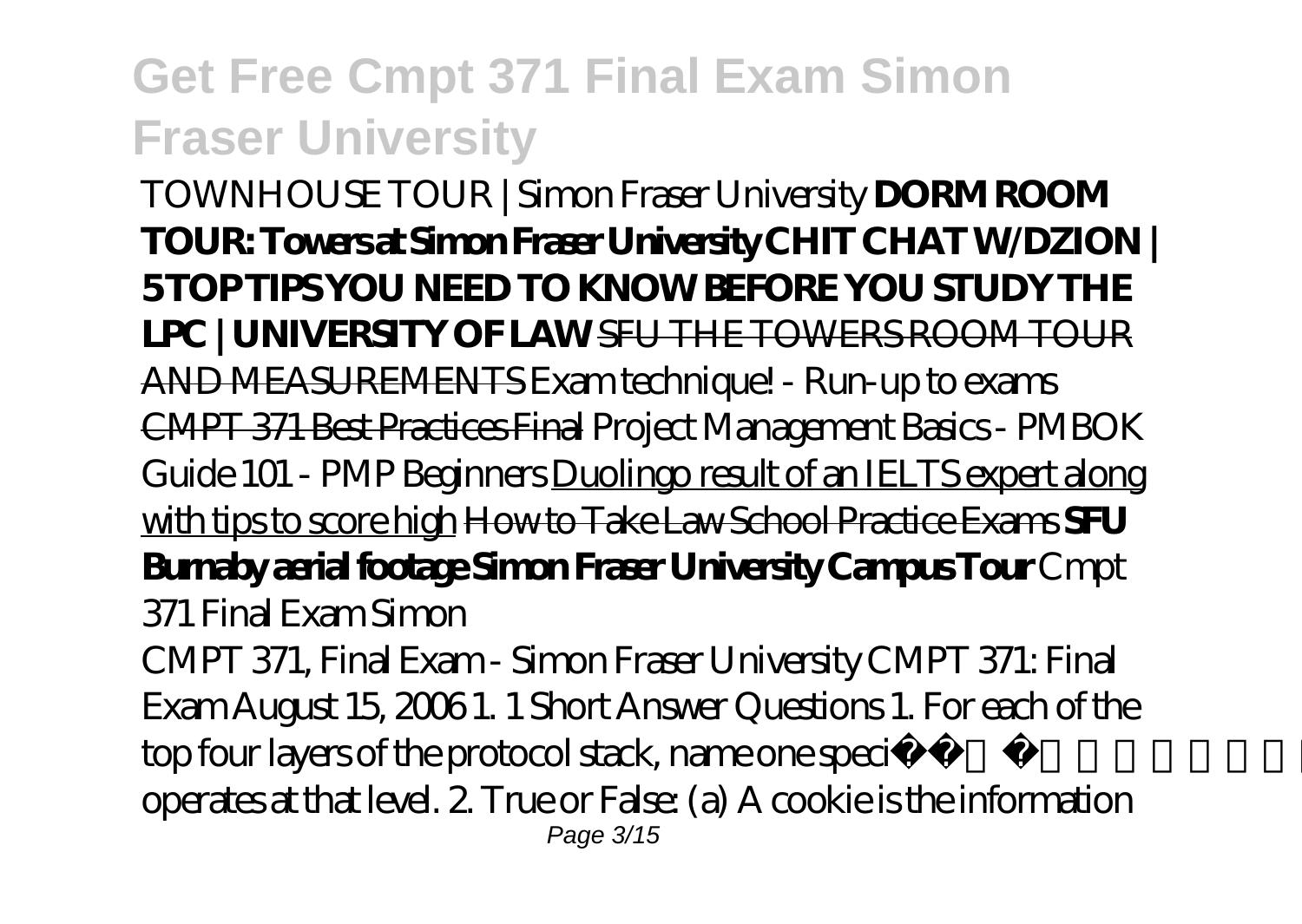stored on a web-server about its clients. CMPT 371: Final Exam ...

*Cmpt 371 Final Exam Simon Fraser University | itwiki.emerson* Cmpt 371 Final Exam Simon CMPT 371, Final Exam 1. (20 points:  $2\times$  10) Short questions. (a) Encryption using a private (symmetric) key is more e cient than using a public key system. True or false: (b) A DNS query, as well as asking the IP address corresponding to a domain name, can also be asking for a domain name for a given

*Cmpt 371 Final Exam Simon Fraser University | browserquest ...* Read Online Cmpt 371 Final Exam Simon Fraser University cmpt 371 final exam simon CMPT 371: Final Exam August 15, 2006 1. 1 Short Answer Questions 1. For each of the top four layers of the protocol stack, name one specific protocol that operates at that level. 2. True or Page 4/15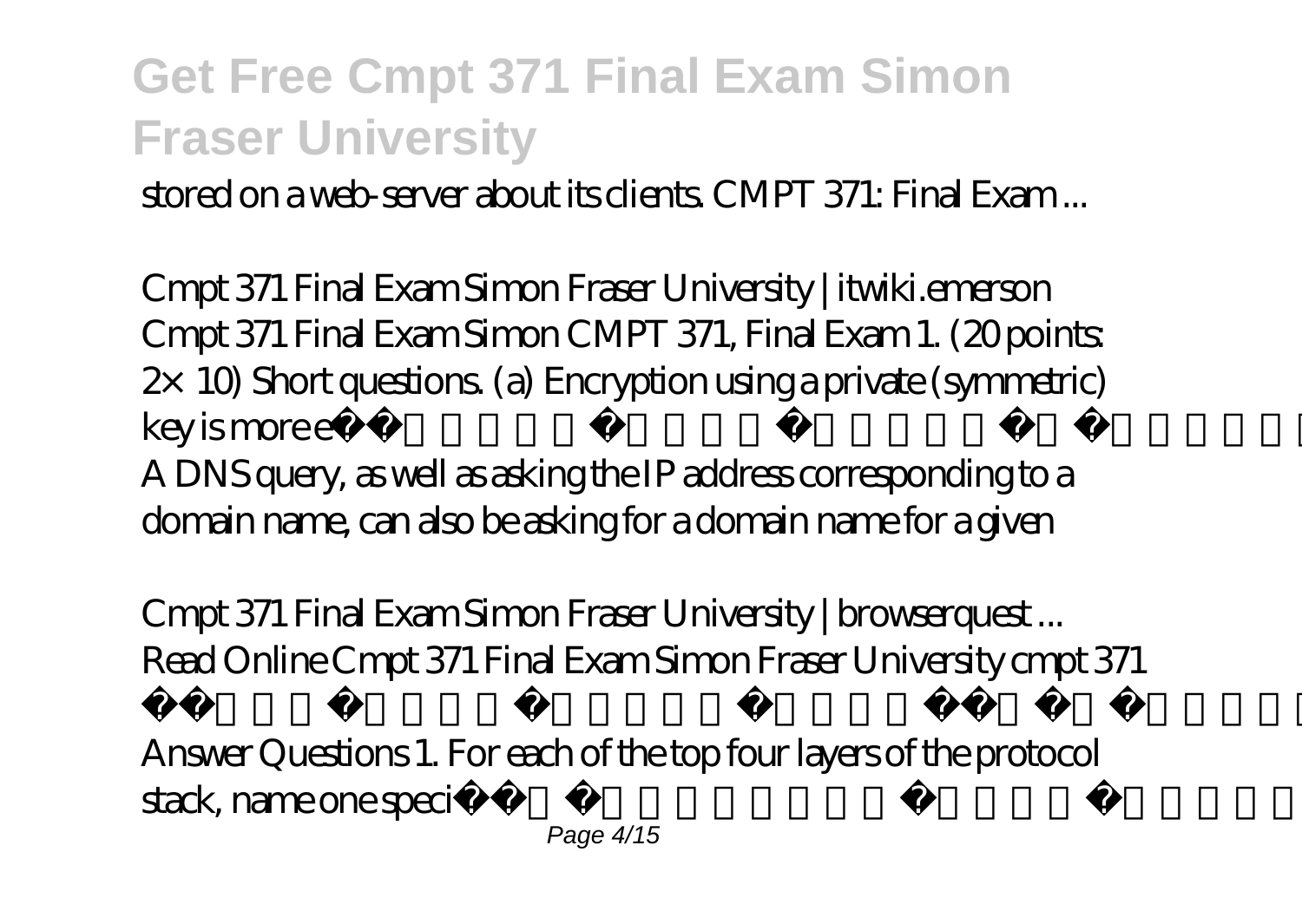False: (a) A cookie is the information stored on a web-server about its clients. CMPT 371: Final Exam - Simon Fraser ...

*Cmpt 371 Final Exam Simon Fraser University | id.spcultura ...* File Name: Cmpt 371 Final Exam Simon Fraser University.pdf Size: 5604 KB Type: PDF, ePub, eBook Category: Book Uploaded: 2020 Nov 19, 12:26 Rating: 4.6/5 from 722 votes.

*Cmpt 371 Final Exam Simon Fraser University | bookstorrent ...* View Test Prep - CMPT 371 Final Exam from CMPT 371 at Simon Fraser University. CMPT 371, Final Exam 1. (20 points: 210) Short questions. (a) Encryption using a private (symmetric) key is more ecient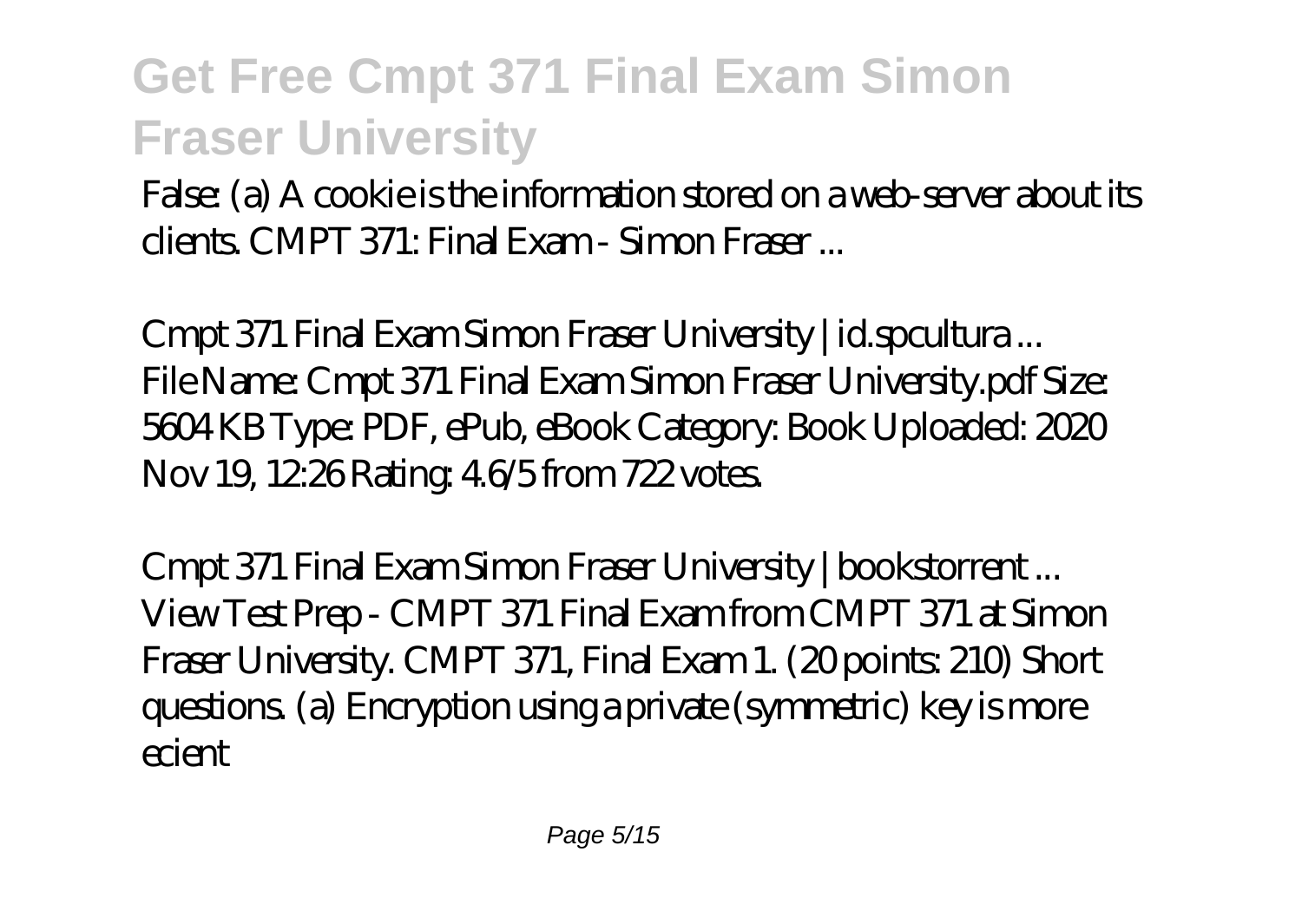*CMPT 371 Final Exam - CMPT 371 Final Exam 1(20 points 210 ...* Download the best CMPT 371 learning materials at Simon Fraser University to get exam ready in less time! Exams are coming! Get ready with unlimited notes and study guides! Get access. Search. Pricing . Log in Sign up. All Materials. Simon Fraser University. CMPT 371. Professor. All Semesters. Most popular. Clear. All Educational Materials for CMPT 371 at Simon Fraser University (SFU) About SFU

*All Educational Materials for CMPT 371 at Simon Fraser ...* Exam Times + Location: Dec 6, 2019 12:00 PM – 3:00 PM SUR 51:00 Surrey Instructor: Ouldooz Baghban Karimi oba2@sfu.ca; Prerequisites: CMPT 225, (CMPT 150, ENSC 150 or CMPT 295) and MATH 151 (MATH 150). MATH 154 or 157 with a grade of at least Page 6/15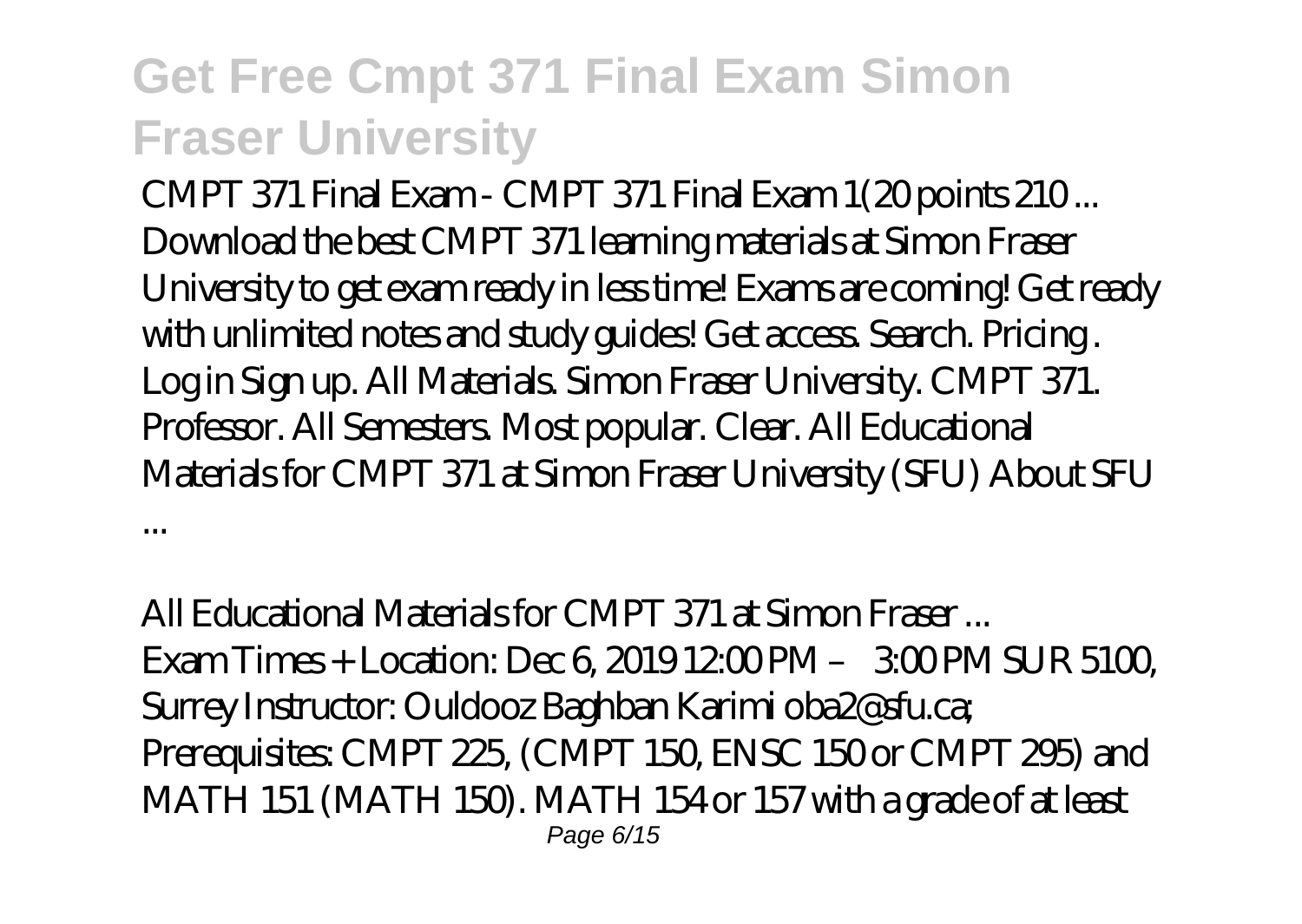B+ may be substituted for MATH 151 (MATH 150).

#### *Course Outlines - Simon Fraser University*

Acces PDF Cmpt 371 Final Exam Simon Fraser University Cmpt 371 Final Exam Simon Fraser University Yeah, reviewing a books cmpt 371 final exam simon fraser university could accumulate your close connections listings. This is just one of the solutions for you to be successful. As understood, expertise does not recommend that you have astounding points. Comprehending as without difficulty as ...

#### *Cmpt 371 Final Exam Simon Fraser University*

Read Online Cmpt 371 Final Exam Simon Fraser University Cmpt 371 Final Exam Simon Fraser University Yeah, reviewing a books cmpt 371 final exam simon fraser university could accumulate your close Page 7/15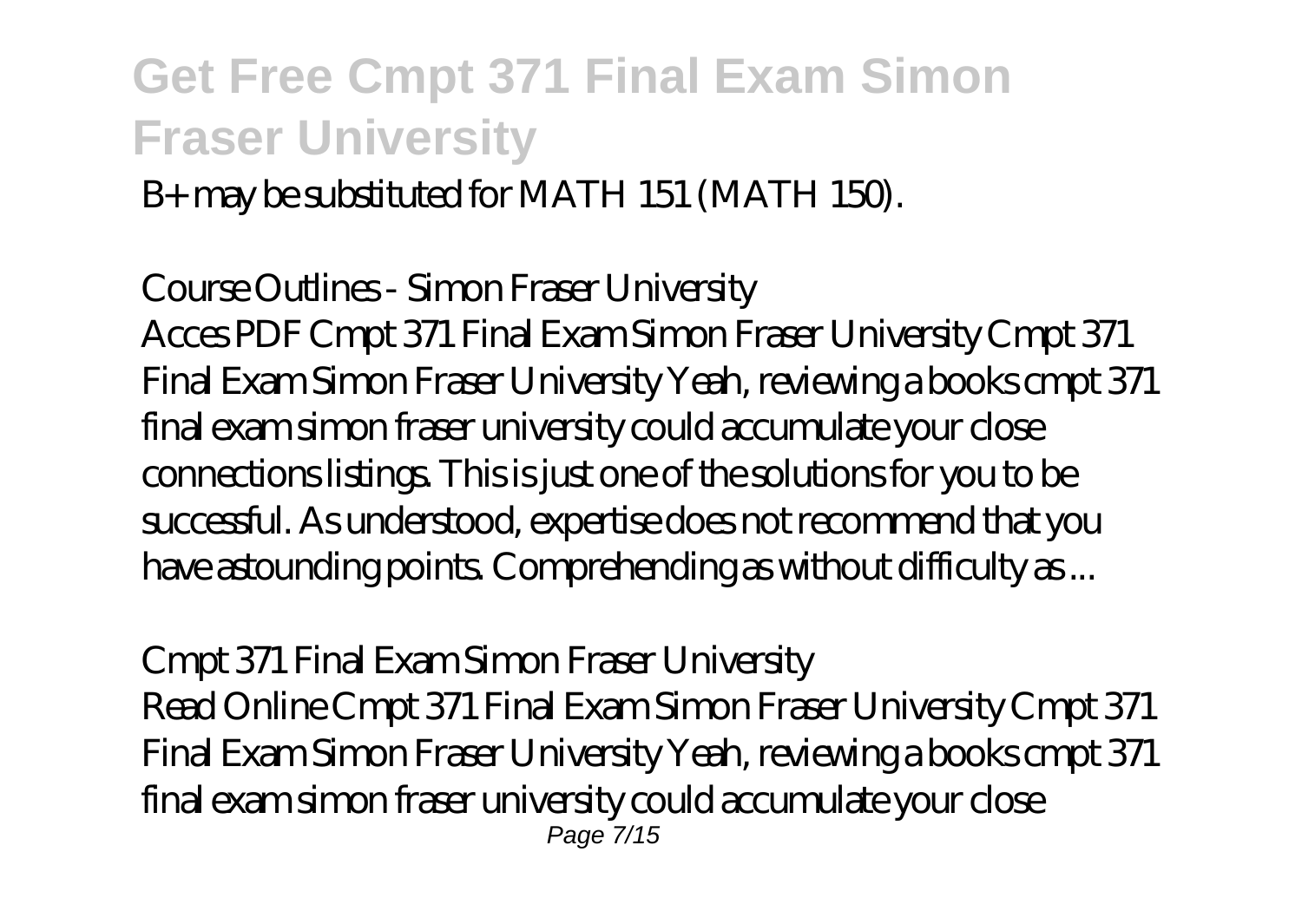contacts listings. This is just one of the solutions for you to be successful. As understood, talent does not suggest that you have astounding points. Comprehending as well as contract even more than ...

*Cmpt 371 Final Exam Simon Fraser University* Midterm Exam (1.5 hour) 25% Mark Date: JUNE 24th 2015; Final Examination 50% August 19: 7pm-10pm (3 hours) Location - AQ3182; Office Hours. Wednesday 4pm-500pm and 830pm-930pm Office: TASC-9425 email: balbirg@sfu.ca. TA. Sahba Etezad email: setezad@sfu.ca Office: ASB 9804, Office Hours: Wednesdays 4-5 pm. Lecture Notes. Notes1pdf. Notes1ppt...

*CourSys - CMPT 371 E1 - Simon Fraser University* Page 8/15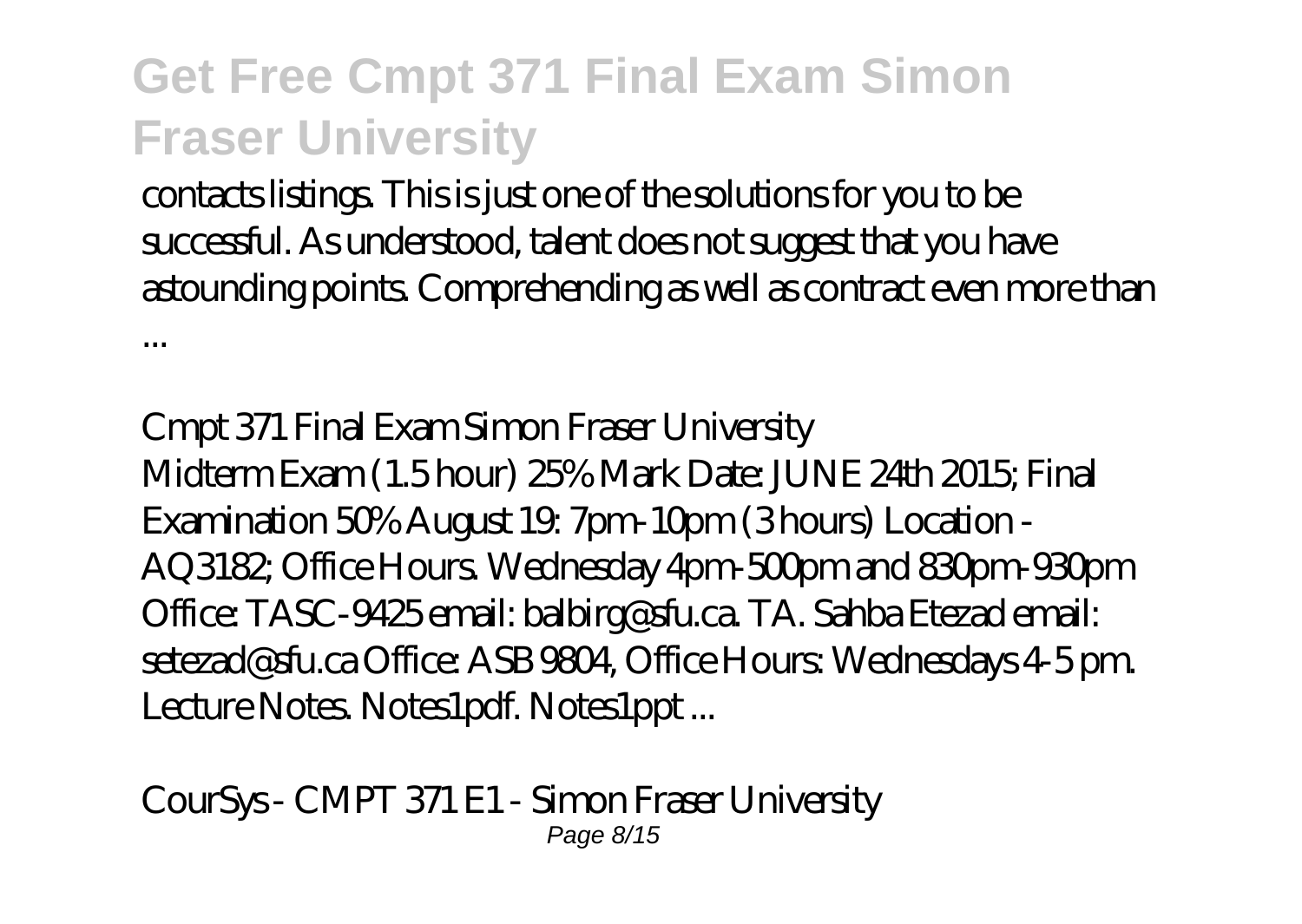Fall 2020 - CMPT 371 D100 Data Communications and Networking (3) Class Number: 6612 Delivery Method: In Person ... Students with hidden or visible disabilities who believe they may need class or exam accommodations, including in the current context of remote learning, are encouraged to register with the SFU Centre for Accessible Learning (caladmin@sfu.ca or 778-782-3112). Search for a new ...

#### *Course Outlines - Simon Fraser University*

CMPT 371: Final Exam August 15, 2006 1. 1 Short Answer Questions 1. For each of the top four layers of the protocol stack, name one specific protocol that operates at that level. 2. True or False: (a) A cookie is the information stored on a web-server about its clients. (b) Binary files can be sent unencoded over SMTP. (c) A Top-Level Domain (TLD) DNS server can make a query to an ... Page  $9/15$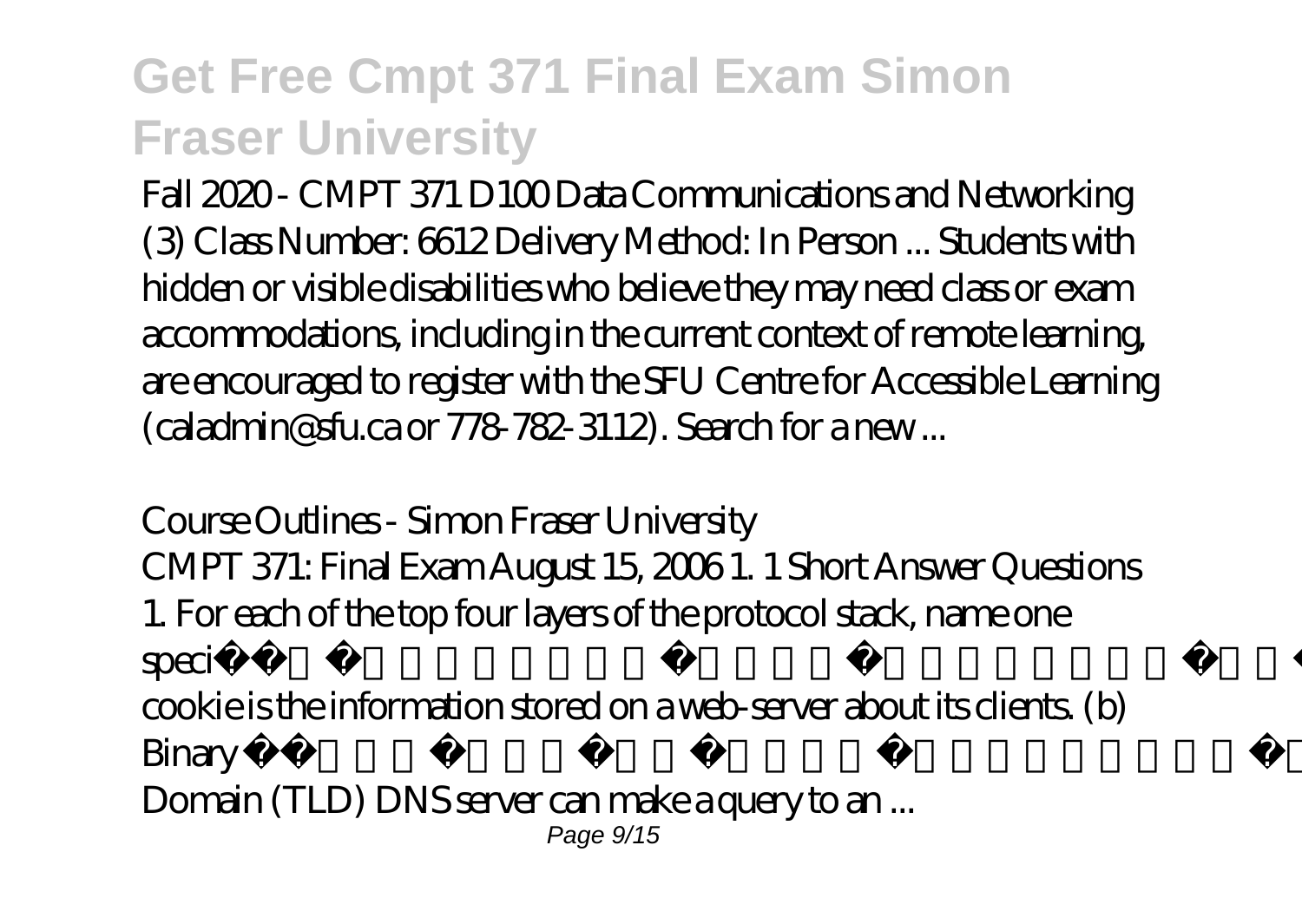#### *CMPT 371: Final Exam - Simon Fraser University*

Cmpt 371 Final Exam Simon Fraser University | id.spcultura ... Read Online Cmpt 371 Final Exam Simon Fraser University cmpt 371 final exam simon CMPT 371: Final Exam August 15, 2006 1 1 Short Answer Questions 1 For each of the top four layers of the protocol stack, name one specific protocol that operates at that level 2 True or False: (a) A cookie is the information stored on a web-server ...

*[MOBI] Cmpt 371 Final Exam Simon Fraser University* CMPT 371: Computer Networks Instructor: Funda Ergun Announcements Welcome to CMPT 371! The final is coming up! My office hour will be tuesday April 16 1pm--2pm. Here are a few final exam samples from previous years: final 1, final 2, and final 3, The Page 10/15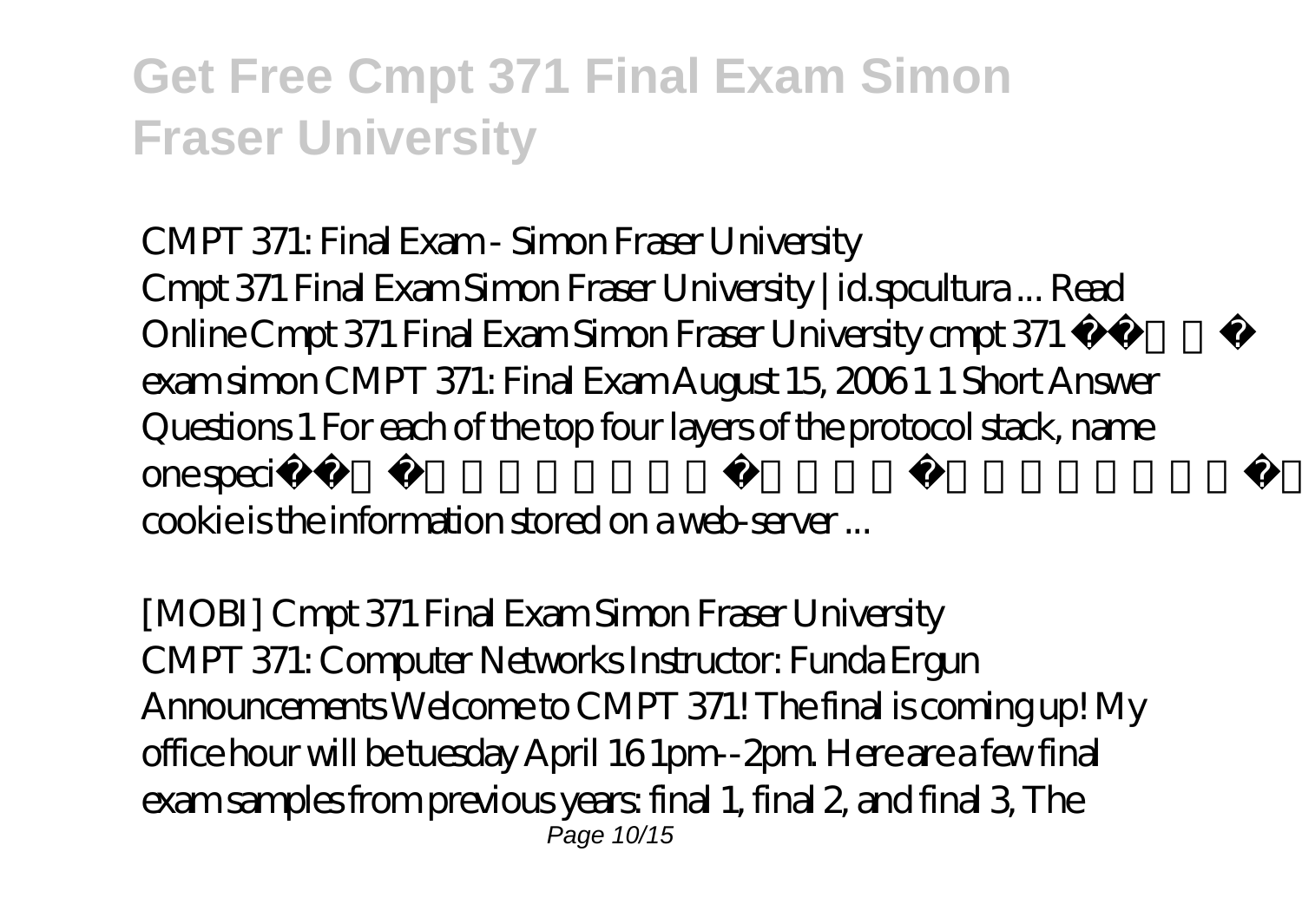midterm will be on Feb 25; it will cover everything up to but not including Dijkstra. Some sample midters can be found here and here. I am ...

#### *CMPT 371 - cs.sfu.ca*

The final exam will be on Friday, April 20 from 7-10pm (a great way to spend a Friday night)! It will be in HC 1315 (not our normal room). It will be in HC 1315 (not our normal room). A few people have had problems using java, especially in some Windows-based programming environments.

*CMPT 371 Syllabus -- Spring 2007 - Simon Fraser University* Simon Fraser University Computer Networks CMPT 371 - Spring 2020 ... Computer Networks CMPT 371 - Spring 2020 Page 11/15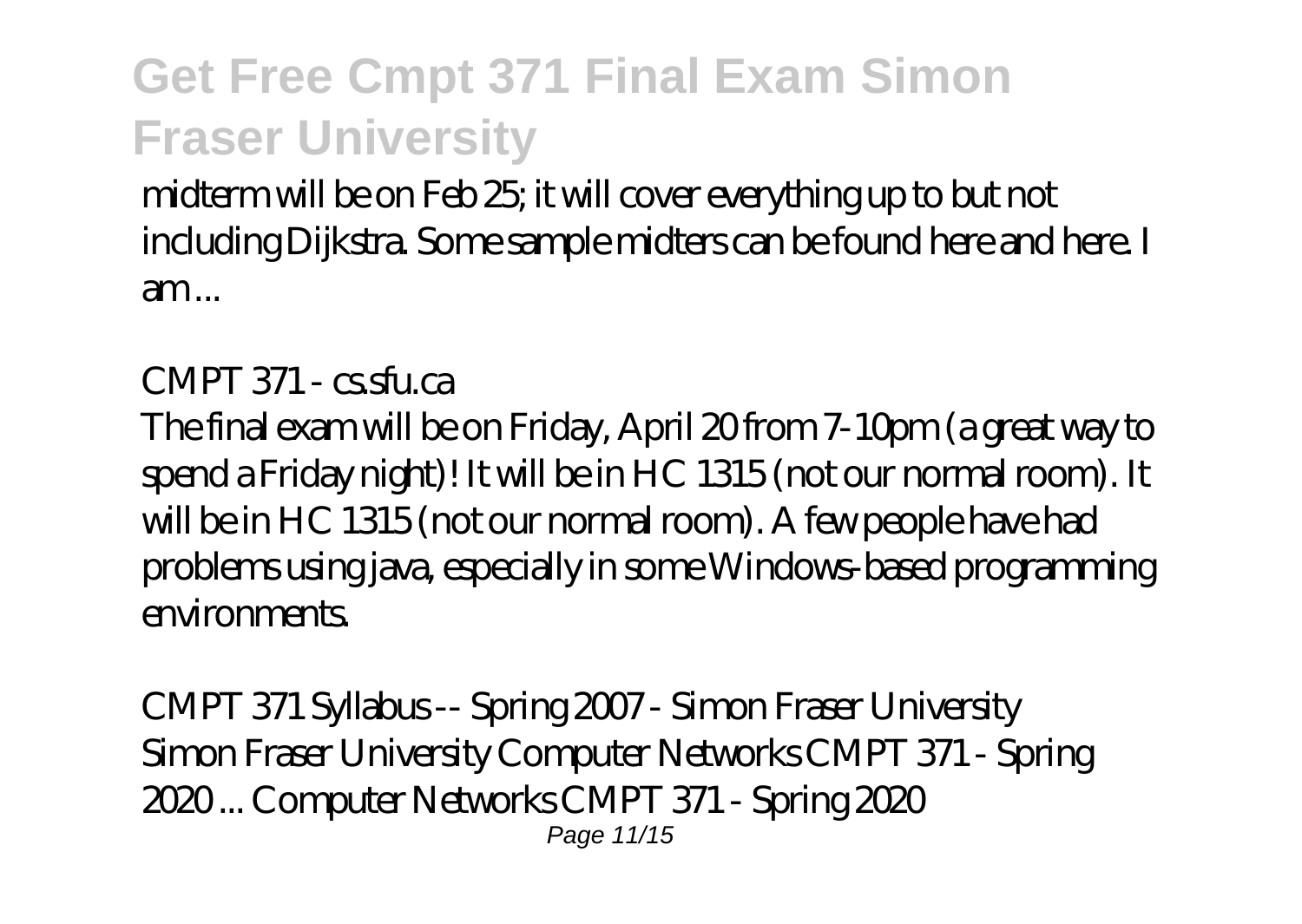SampleQuiz1-2020.pdf. Computer Networks Tests Questions & Answers. Showing 1 to 3 of 3 View all . A system uses statistical time division multiplexing, there are 80 channels (80 different signals) being combined into one multiplexed signal. Each channel ; How does BGP use the NEXT-HOP ...

*CMPT 371 : Computer Networks - Simon Fraser University* Get Free Cmpt 371 Final Exam Simon Fraser University Cmpt 371 Final Exam Simon Fraser University This is likewise one of the factors by obtaining the soft documents of this cmpt 371 final exam simon fraser university by online. You might not require more get older to spend to go to the book establishment as without difficulty as search for them. In some cases, you likewise reach not discover ...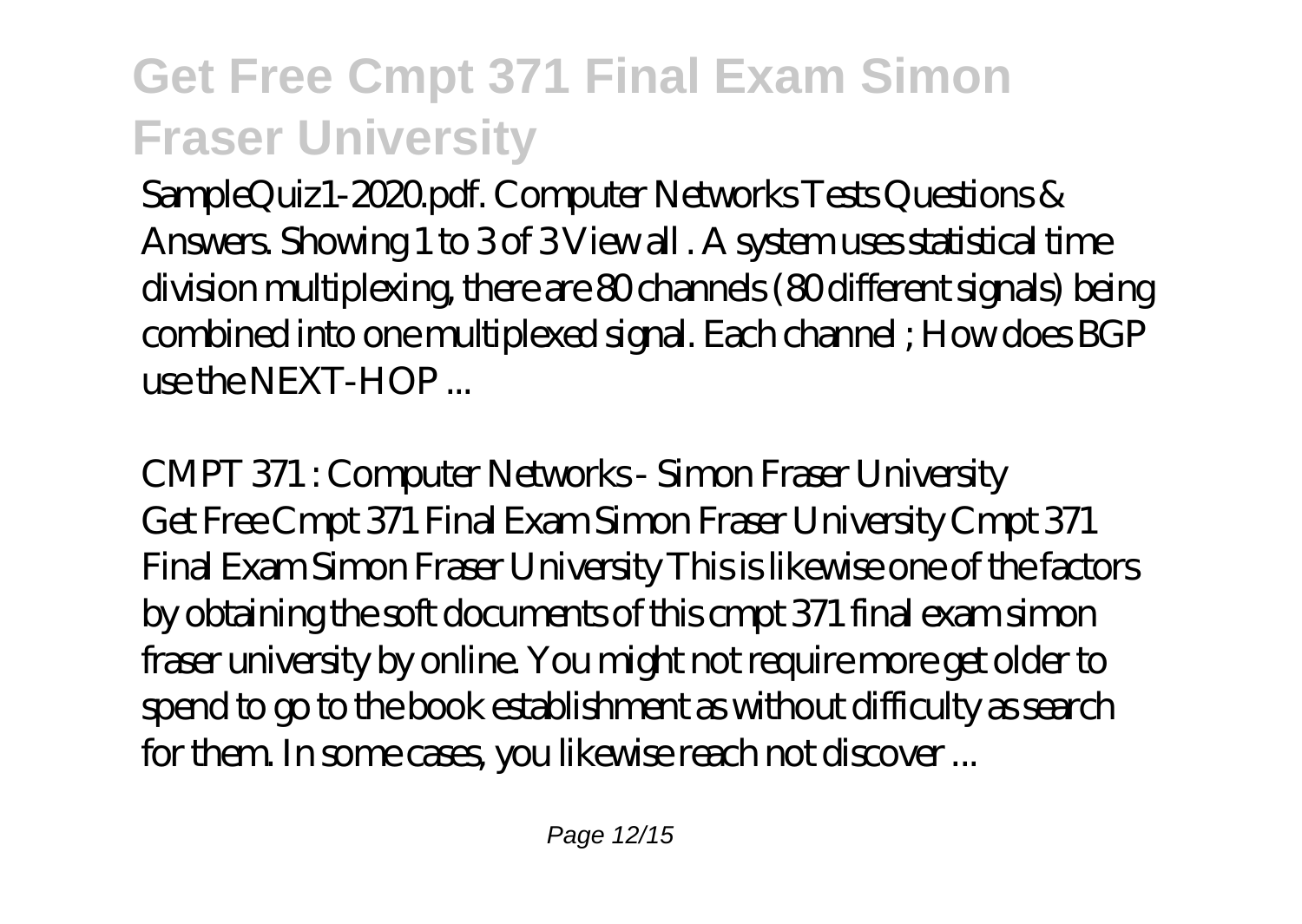*Cmpt 371 Final Exam Simon Fraser University* cmpt-371-final-exam-simon-fraser-university 1/1 Downloaded from www.advocatenkantoor-scherpenhuysen.nl on December 9, 2020 by guest [EPUB] Cmpt 371 Final Exam Simon Fraser University Right here, we have countless ebook cmpt 371 final exam simon fraser university and collections to check out. We additionally offer variant types and also type of the books to browse. The pleasing book, fiction ...

#### *Cmpt 371 Final Exam Simon Fraser University | www ...*

Read Online Cmpt 371 Final Exam Simon Fraser University cmpt 371 final exam simon CMPT 371: Final Exam August 15, 2006 1. 1 Short Answer Questions 1. For each of the top four layers of the protocol stack, name one specific protocol that operates at that level. 2. True or Page 13/15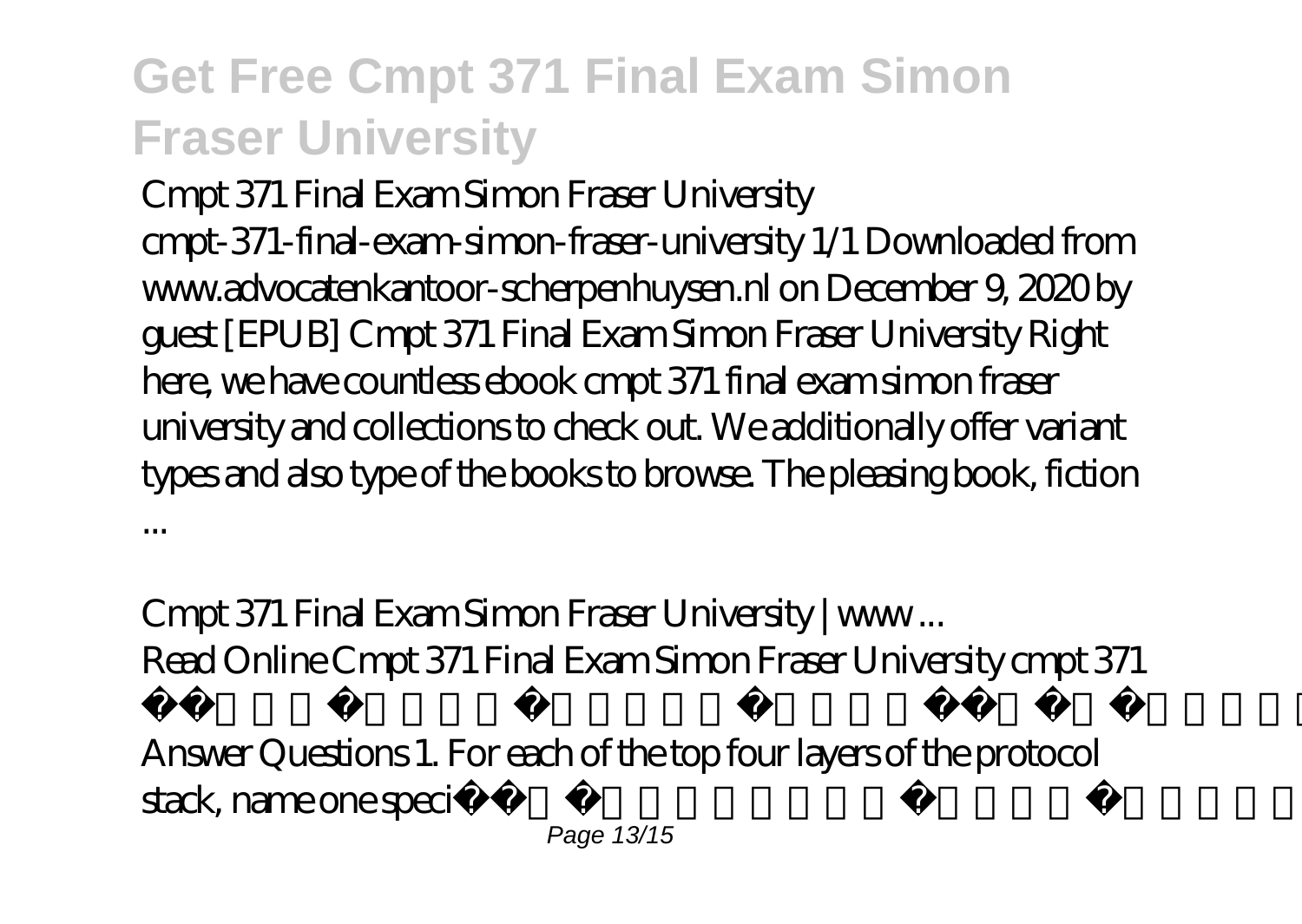False: (a) A cookie is the information stored on a web-server about its clients. CMPT 371: Final Exam - Simon Fraser ...

#### *Read Online Cmpt 371 Final Exam Simon*

Cmpt 371 Final Exam Simon CMPT 371, Final Exam 1. (20 points:  $2\times$  10) Short questions. (a) Encryption using a private (symmetric) key is more e cient than using a public key system. True or false: (b) A DNS query, as well as asking the IP address corresponding to a domain name, can also be asking for a domain name for a given CMPT 371, Final ...